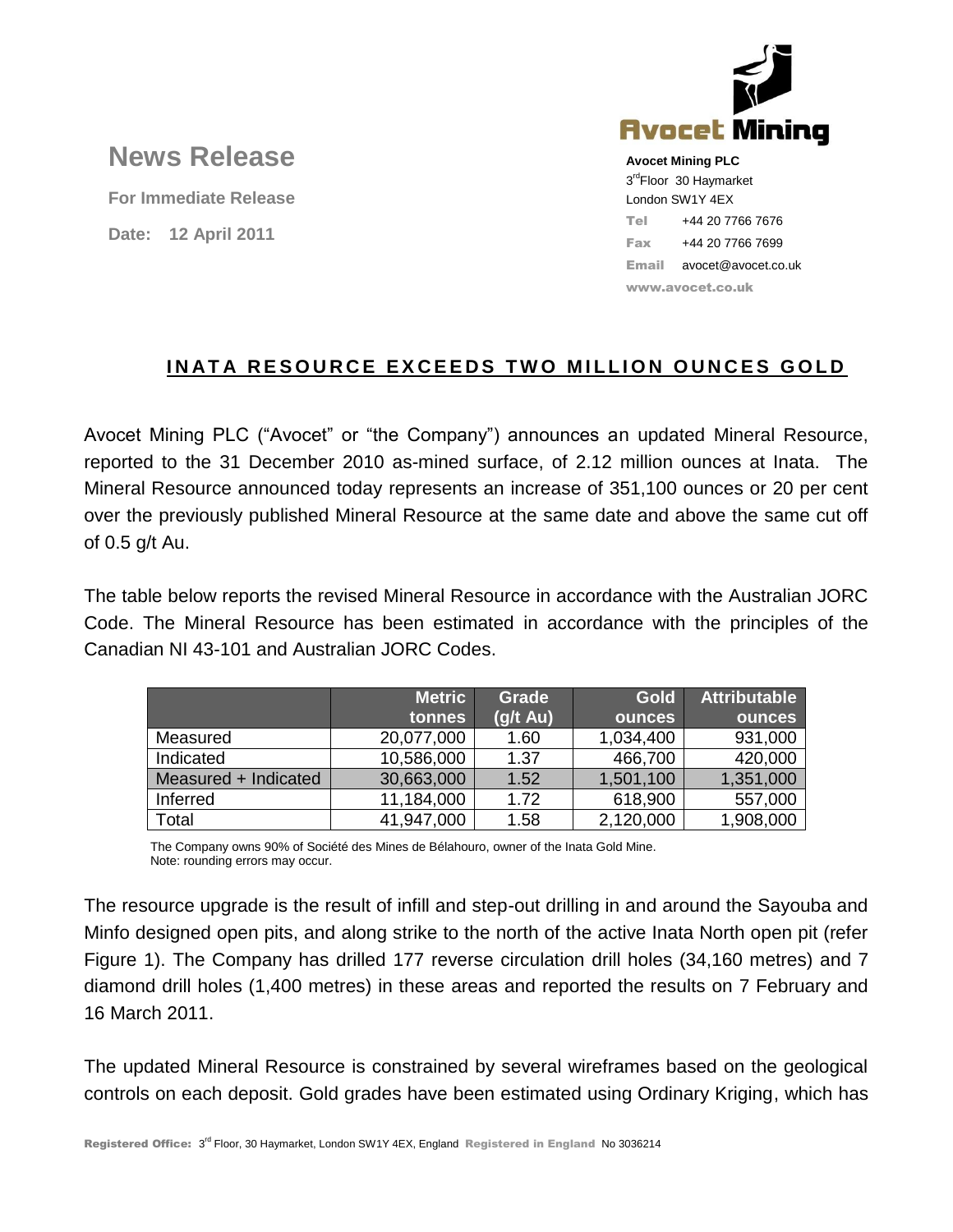been found to produce the closest match to the distribution of gold within the deposit. The resource estimate has resulted in a 26 per cent increase in the tonnage of the Mineral Resource and a 5 per cent decrease in the average grade, which reflects the larger volume of lower grade mineralisation in these areas.

While partial assays have been received, the final suite of assays are awaited for an additional 283 drill holes (50,920 metres) completed in several parts of the mine lease, including Inata North, Inata Central, Inata South, Inata Far South and an area to the east of Minfo. The Company is also currently drilling a further 21 diamond drill holes (5,180 metres) to test the deeper sections of Inata North where it expects to see an upgrading of Inferred Mineral Resources to Measured and Indicated Mineral Resources, and an expansion of the reserve. Results from this drilling will be reported in the coming months and will be included in the final Mineral Resource that is expected in the third quarter of 2011.

Commenting on the Mineral Resource upgrade at Inata, Brett Richards, Chief Executive Officer for Avocet, stated:

*"Today's update brings our total Mineral Resource in the Bélahouro District to 2.68 million ounces. This is the next step in our programme to develop the larger reserve base in the Inata mine license. We are still at an early stage in drilling out what could be a significantly larger*  asset. We look forward to receiving the results from current drilling, which we will report in the *coming months, and the final resource update due in the third quarter."*

*The information in this announcement is based on information reviewed and audited by Mr Peter Flindell (MAusIMM), Executive Vice President of Exploration for Avocet. Mr Flindell has sufficient experience relevant to the style of mineralisation and type of deposit under consideration to qualify as a Qualified Person as defined by the Canadian National Instrument 43- 101 for the reporting of Exploration Results, Mineral Resources and Mineral Reserves (NI 43-101) and as a Competent Person as defined by the Australian JORC Code (2004) for the reporting of Exploration Results, Mineral Resources and Ore Reserves. Mr Flindell consents to the inclusion of the technical information in this announcement in the form and context in which it appears.* 

| For further information please contact: |                                 |                                 |                           |                          |  |  |  |  |
|-----------------------------------------|---------------------------------|---------------------------------|---------------------------|--------------------------|--|--|--|--|
| <b>Avocet Mining PLC</b>                | <b>Buchanan Communications</b>  | <b>Ambrian Partners Limited</b> | J.P. Morgan Cazenove      | <b>Arctic Securities</b> |  |  |  |  |
|                                         | <b>Financial PR Consultants</b> | NOMAD and Joint Broker          | Lead Broker               | Financial Adviser        |  |  |  |  |
| Brett Richards, CEO                     | <b>Bobby Morse</b>              | Samantha Harrison               | Michael Wentworth-Stanley | Arne Wenger              |  |  |  |  |
| Mike Norris, FD                         | Katharine Sutton                | Jen Boorer                      | Neil J Passmore           | Petter Bakken            |  |  |  |  |
| Hans-Arne L'orange, EVP                 |                                 |                                 |                           |                          |  |  |  |  |
| <b>Business Development &amp;</b>       |                                 |                                 |                           |                          |  |  |  |  |
| <b>Investor Relations</b>               |                                 |                                 |                           |                          |  |  |  |  |
|                                         |                                 |                                 |                           |                          |  |  |  |  |
| +44 20 7766 7676                        | +44 20 7466 5000                | +44 20 7634 4700                | +44 20 7588 2828          | +47 2101 3100            |  |  |  |  |
|                                         |                                 |                                 |                           |                          |  |  |  |  |
| www.avocet.co.uk                        | www.buchanan.uk.com             | www.ambrian.com                 | www.ipmorgancazenove.com  | www.arcticsec.no         |  |  |  |  |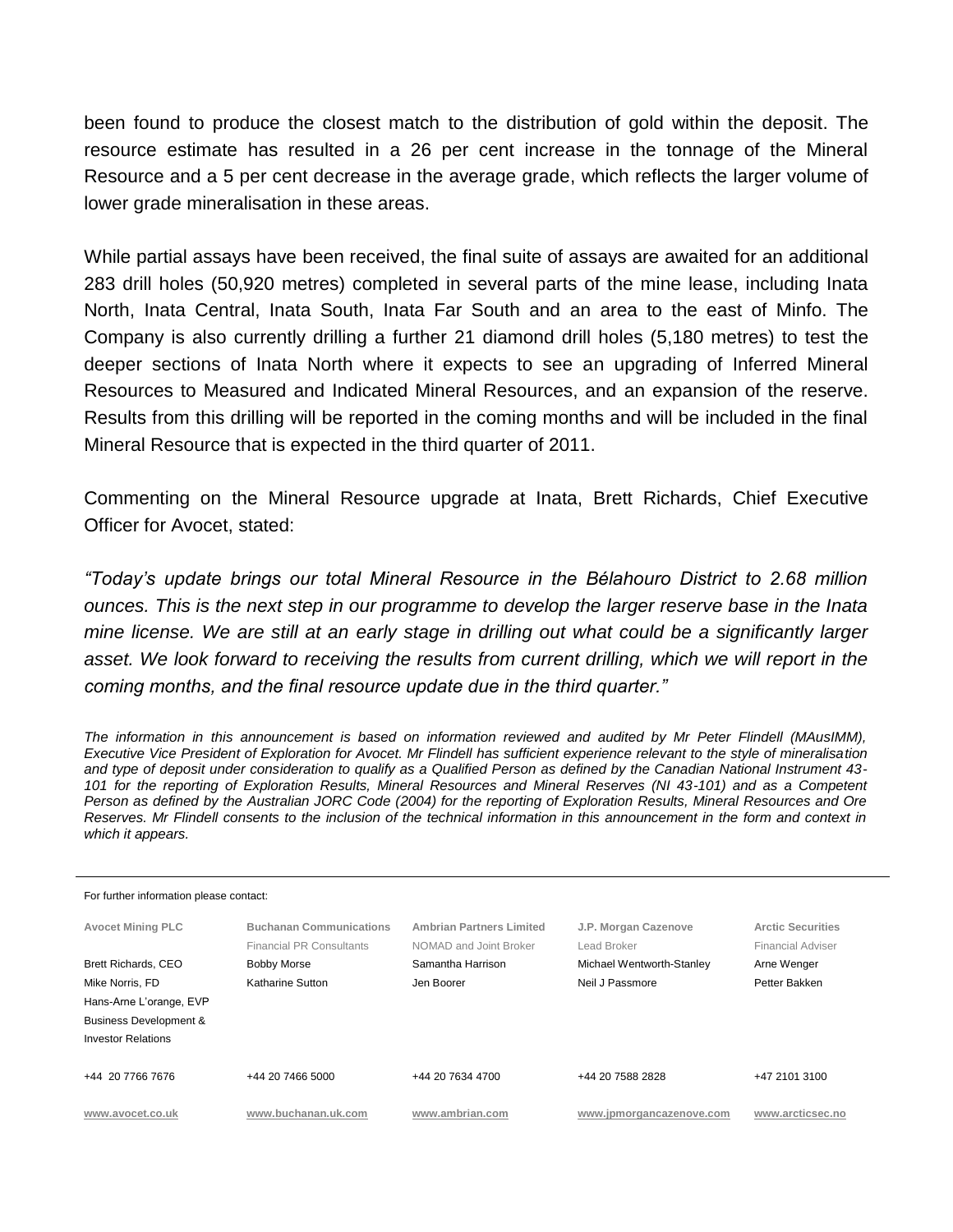## **Notes to Editors**

Avocet Mining PLC ("Avocet" or "the Company") is a gold mining company listed on the AIM market of the London Stock Exchange (Ticker: AVM.L) and the Oslo Børs (Ticker: AVM.OL). The Company's principal activities are gold mining and exploration in Burkina Faso (as 90 per cent owner of the Inata gold mine), Malaysia (as 100 per cent owner of the Penjom gold mine, the country's largest gold producer) and Indonesia (as 80 per cent owner of the North Lanut gold mine and Bakan project in North Sulawesi).

In December 2010 Avocet announced that it had signed a binding agreement for the conditional sale of its South East Asian assets to J&Partners L.P, a private company, for US\$200 million. The transaction with J&Partners will leave Avocet as a West African gold producer with a clear strategy for growth in that region. Further details can be found in the press release dated 24 December 2010 and in the Company's preliminary results statement for 2010, dated 22 February 2011.

## *Background to operations*

The Inata deposit presently comprises a Mineral Resource of 2.12 million ounces and a Mineral Reserve of 1.08 million ounces. Inata poured its first gold in December 2009 and has now reached a production rate in excess of 13,500 ounces per month. Other assets in West Africa include exploration permits in Burkina Faso (the most advanced being the Souma trend at Bélahouro, some 20 kilometres from Inata, with a Mineral Resource of 561,100 ounces), Guinea and Mali (the most advanced being the Tri-K gold exploration project in Guinea with a Mineral Resource of 666,500 ounces).

Penjom is Malaysia's largest gold mine and was developed by Avocet in an area of historic alluvial mining. The mine is located in Pahang State, approximately 120 km north of the country's capital, Kuala Lumpur.

North Lanut in North Sulawesi, Indonesia, was developed by Avocet from the exploration stage. The mine is located within a Contract of Work, which includes exploration and mining rights over approximately 50,000 hectares in an area highly prospective for gold. Avocet holds an 80 per cent interest and an Indonesian company, PT LebongTandai, owns the remaining 20 per cent.